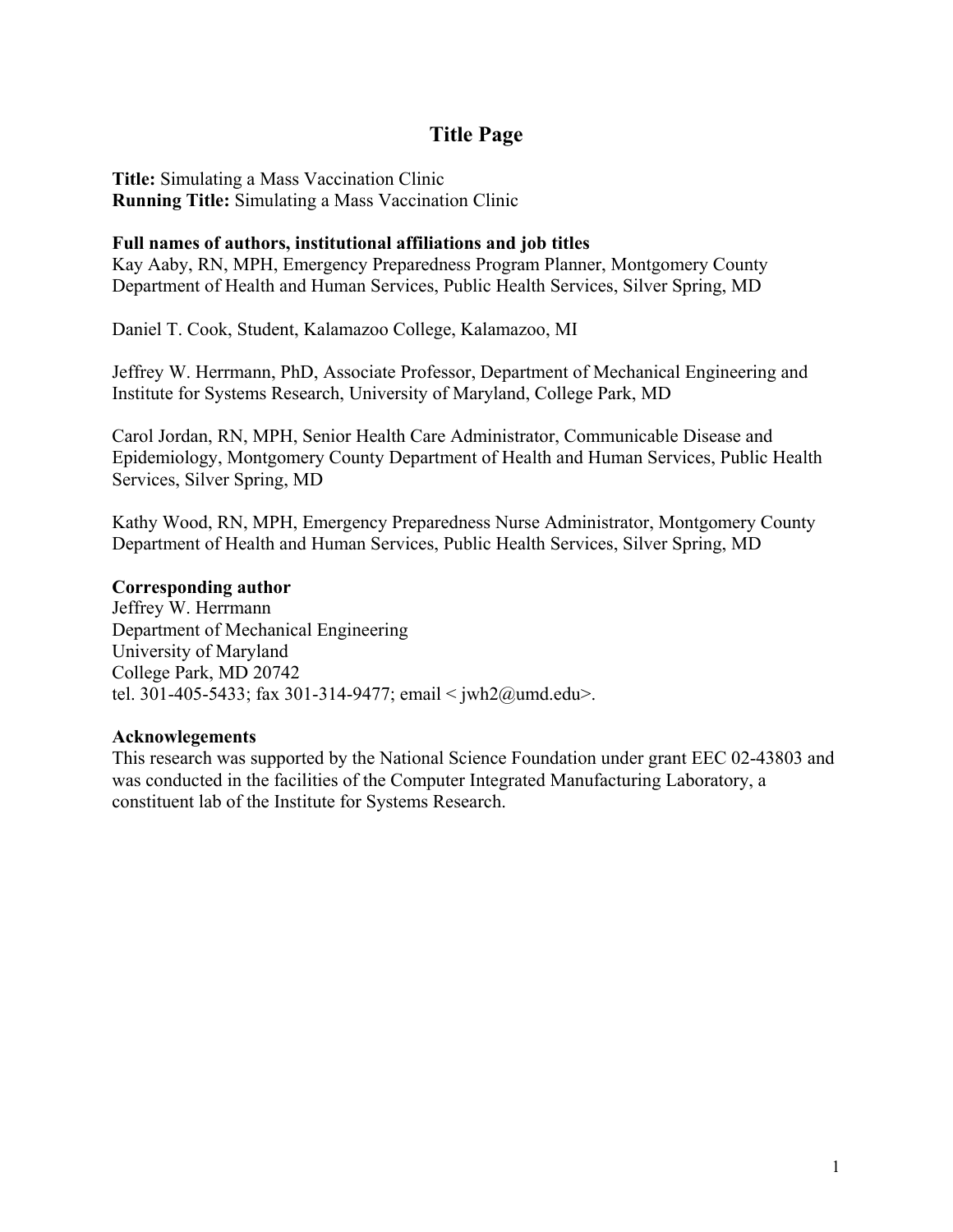# **Title:** Simulating a Mass Vaccination Clinic **Running Title:** Simulating a Mass Vaccination Clinic

# **ABSTRACT**

To react to an outbreak of a contagious disease that requires medication or vaccination, county health departments must setup and operate mass dispensing and vaccination clinics. Carefully planning these clinics before an event occurs is a difficult and important job. Two key considerations are the capacity of each clinic (measured as the number of patients served per hour) and the time (in minutes) spent by patients in the clinic. This paper discusses a simulation study done to support this planning effort. Based on data from a time study of a vaccination clinic exercise, a simulation model was used to evaluate alternatives to the clinic design and operation. Moreover, the study identifies some shortcomings in existing guidelines for mass vaccination clinics.

KEYWORDS: emergency response, mass vaccination clinic, communicable disease, discrete-event simulation, capacity planning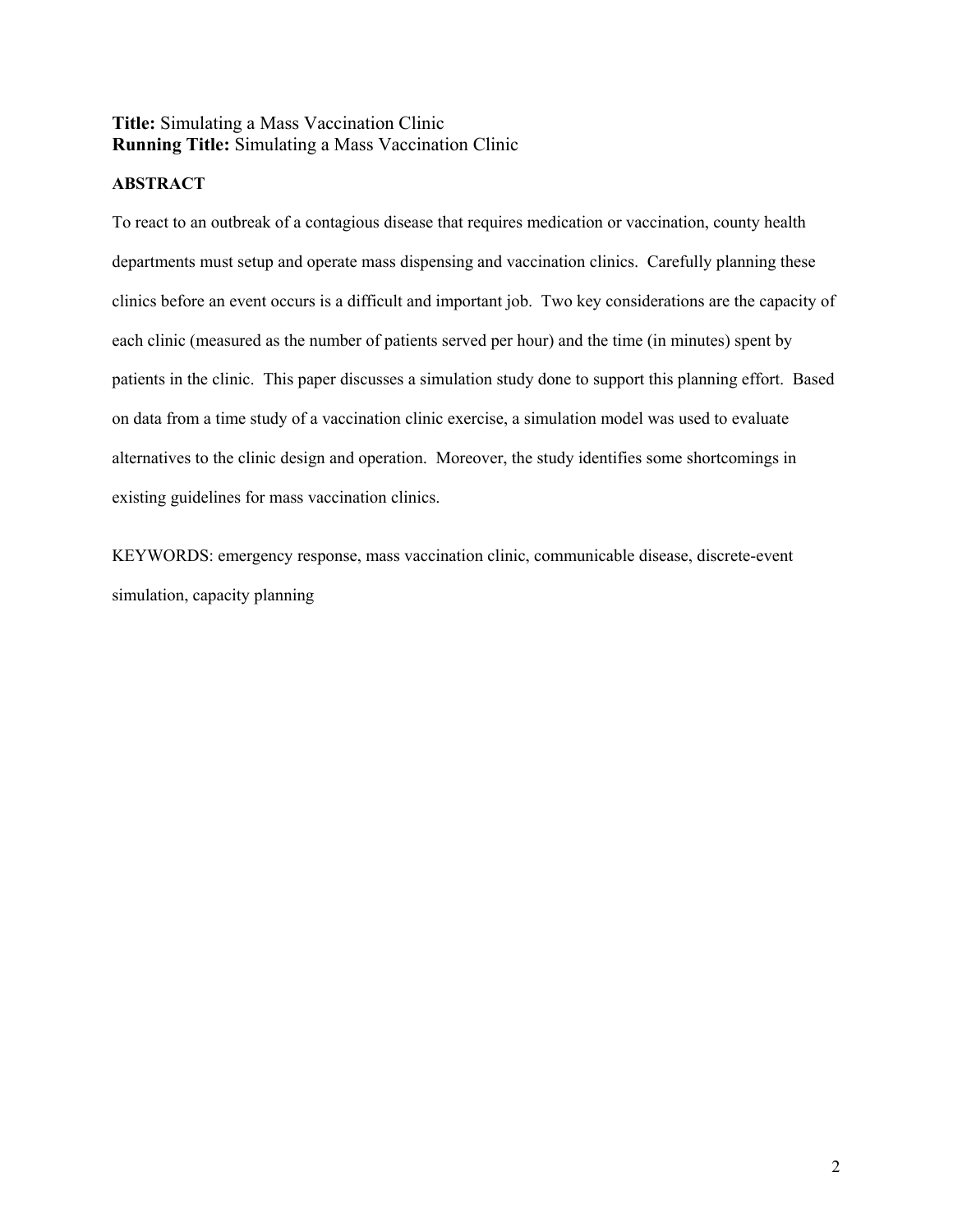#### **1. INTRODUCTION**

The threat of a biological attack on the United States, due to naturally occurring causes or a terrorist act, has compelled public health departments to update and enhance their plans for responding to such an event. This is especially true in densely populated regions and regions of significant importance such as the nation's capital. In the worst-case scenario, terrorists could release a lethal virus such as smallpox into the general population. If this were to happen, every person in the affected area would have to be vaccinated in a matter of days. For example, Montgomery County, Maryland, would need to vaccinate nearly one million people. In order to vaccinate a large number of people in a short period of time, mass vaccination clinics would need to be set up at designated sites within the county. Kaplan *et al.* [1] compare vaccination policies for responding to a smallpox attack, showing that mass vaccination results in many fewer deaths in the most likely attack scenarios.

Carefully planning mass dispensing and vaccination clinics (also known as points of dispensing or PODs) before an event occurs is a difficult and important job. The correct number of staff must be appropriately trained beforehand, and the correct number of staff must be assigned to roles when the clinic begins operations. Two key considerations are the capacity of each clinic (measured as the number of patients served per hour) and the time (in minutes) spent by patients in the clinic (this is known as the time-in-system or flow time or throughput time). Clinic capacity affects the number of clinics that must be opened and the total time needed to vaccinate the affected population. The time-in-system affects the number of patients who are inside the clinic. More patients require more space as they wait to receive treatment. If too many patients are in the clinic, they cause congestion, crowding, and confusion.

The Centers for Disease Control have created guidelines to help county health departments plan their response in such incidents [2]. The guidelines provide some estimates of the time needed to perform specific activities (such as vaccination) and, based on these estimates, suggest the number of staff needed to meet a specific throughput target (118,000 patients per day). One purpose of the study described in this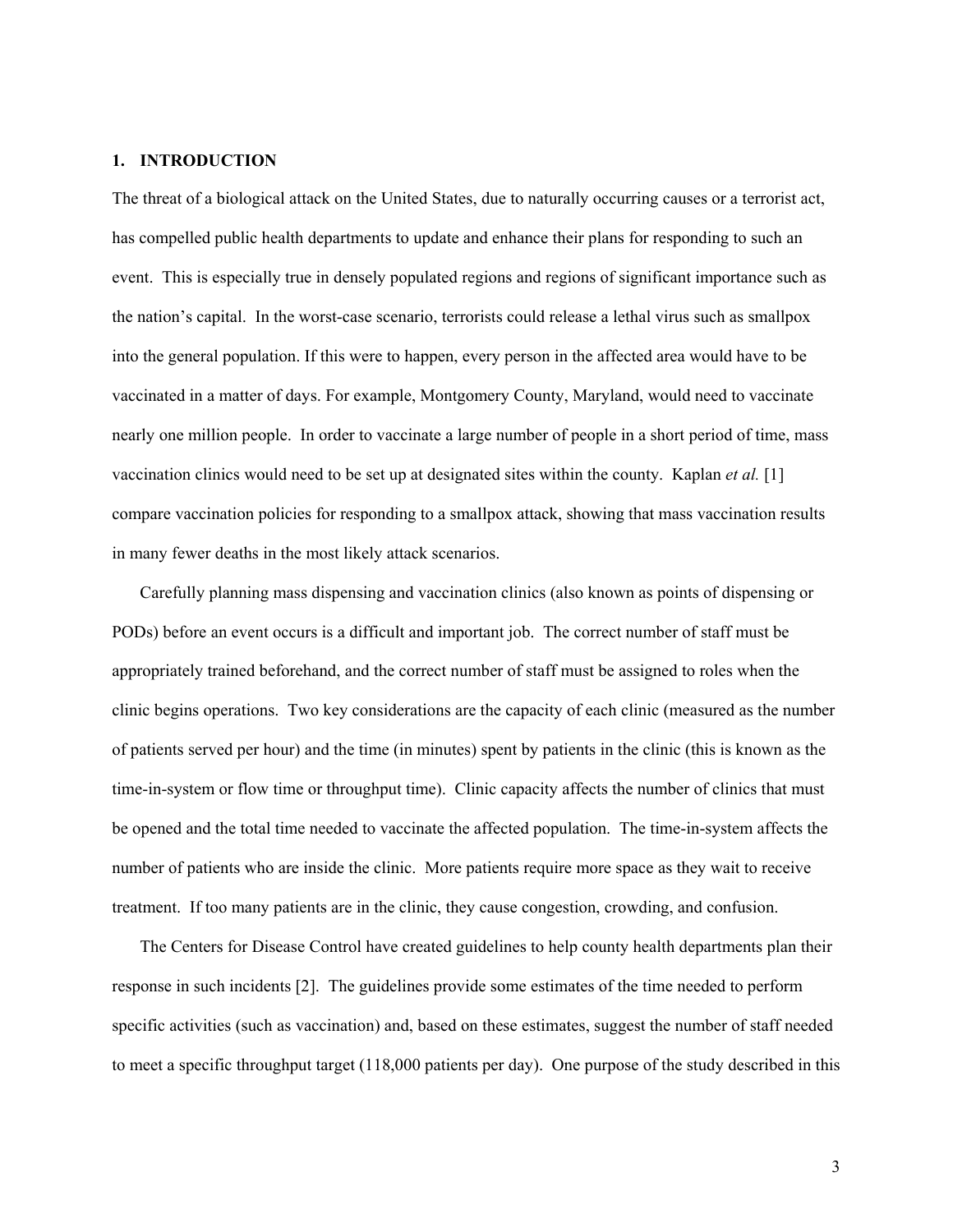paper was to acquire more data about realistic processing times and to consider the adequacy of the existing guidelines.

Clinic capacity and time-in-system are not the only concerns in planning such clinics. Based on mass prophylaxis operations in 2001, Blank *et al.* [3] describe many of the practical concerns that arise while planning and operating mass dispensing and vaccination clinics.

Simulation modeling has been used to model health care systems such as medical centers, hospitals, and clinical practices [4-8]. Other formal techniques have been applied as well. Malakooti [9] used a cell formation approach to emergency room design. Jain and McLean [10] describe a framework for linking simulation models of disasters. There are no known published reports that describe the modeling or design of mass dispensing and vaccination clinics.

The remainder of this paper is organized as follows: Section 2 presents the methodology used. Section 3 describes the mass vaccination clinic exercise. Section 4 discusses the data analysis. Section 5 presents the simulation model. Section 6 discusses the validation of the model, and Section 7 presents the results of the simulation experiments. Section 8 concludes the paper.

#### **2. METHODS**

This study followed a standard simulation study methodology, consisting of the following steps:

- 1. Define scope of study.
- 2. Collect data.
- 3. Analyze data.
- 4. Build simulation model.
- 5. Validate simulation model.
- 6. Run experiments.
- 7. Present results.

The scope of the simulation study was limited to the clinic operations and the key performance measures of capacity and time-in-system. The transportation of patients to the clinic and the handling of vaccines and other supplies were not considered. Data collection relied upon a time study of the mass vaccination clinic exercise (described in Section 3).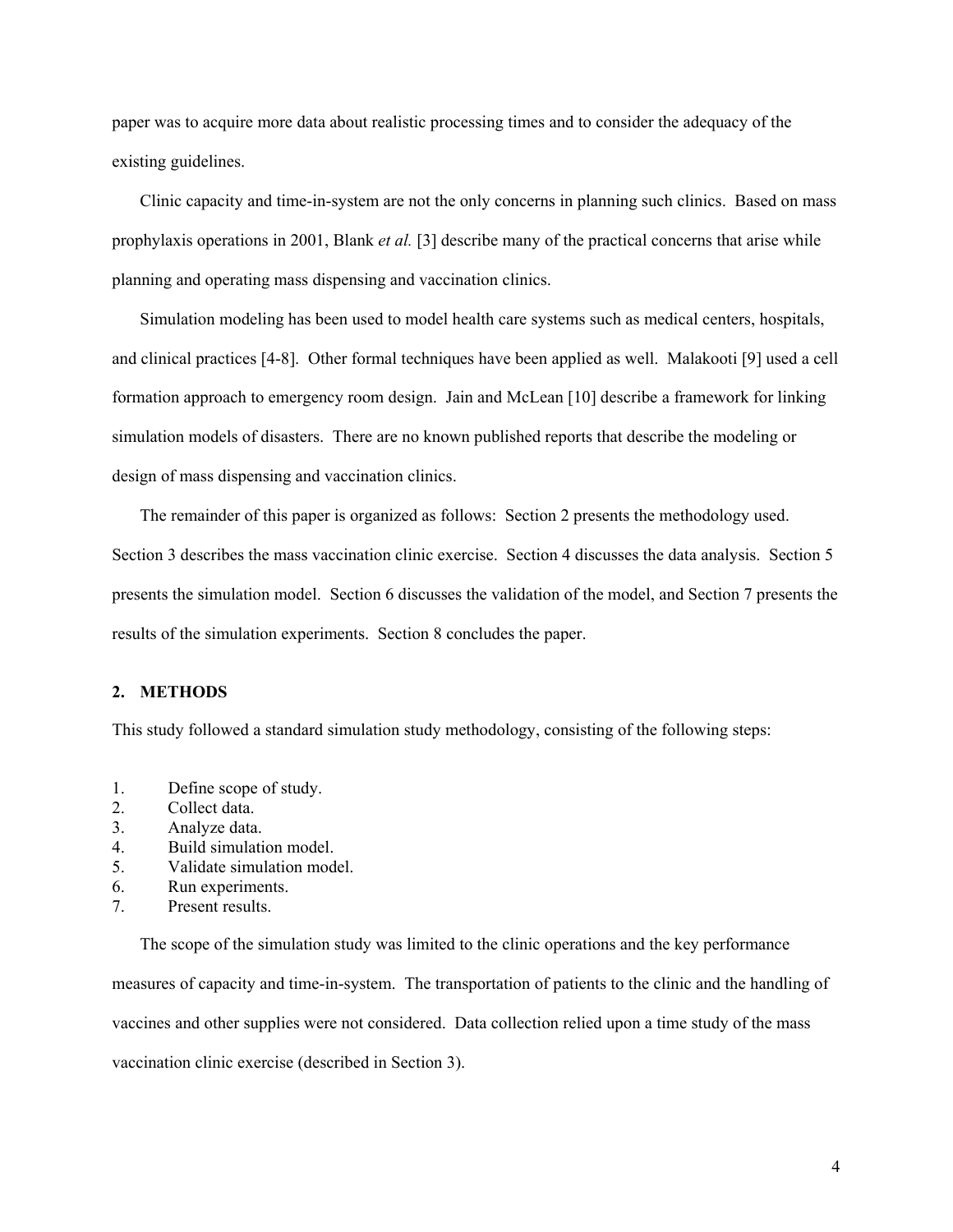#### **3. MASS VACCINATION CLINIC EXERCISE**

Operation Dagwood, a mock mass vaccination clinic exercise, was performed on June 21, 2004 by the Montgomery County Department of Health and Human Services (MCDHHS). This drill was created to simulate the emergency procedures in store for mass vaccination in the event of a widespread outbreak of the smallpox virus. The clinic was setup at John F. Kennedy High School in Silver Spring, Maryland. No actual vaccinations were given. Nurses at the vaccination station simulated the smallpox vaccination step by poking each patient's arm with coffee stirrers.

In this full-scale exercise, 152 workers and volunteers worked as professional, command, and administrative staff. Physicians, Registered Nurses, health professionals and pharmacists as members of the Volunteer Medical Reserve Corp went through the clinic as patients first before taking their posts in the clinic as workers. Montgomery County Fire and Rescue provided an ambulance crew, and Montgomery County Law Enforcement provided security at the clinic.

Volunteers from the local workforce and community served as patients. County workers and especially Public Health staff were encouraged to participate with their families. A number brought elderly family members and children, and the volunteers included individuals with physical disabilities. A local newspaper covered the exercise as well [11].

#### **3.1. CLINIC OPERATIONS**

Approximately 530 people participated in the exercise as patients between 12:30 pm and 3:00 pm. These participants arrived at one of four staging areas, where selected individuals were instructed to play out special roles. These roles included patients with mental health problems, patients with various medical symptoms, patients who had contact with the smallpox virus, and patients with little or no ability to speak English. Hereafter, these symptoms and scenarios, as well as the exercise as a whole, will be referred to as if actual as opposed to simulated. Although this description refers to a specific clinic configuration, this configuration is based upon CDC guidelines, and other county health departments are planning to use the same type of clinic.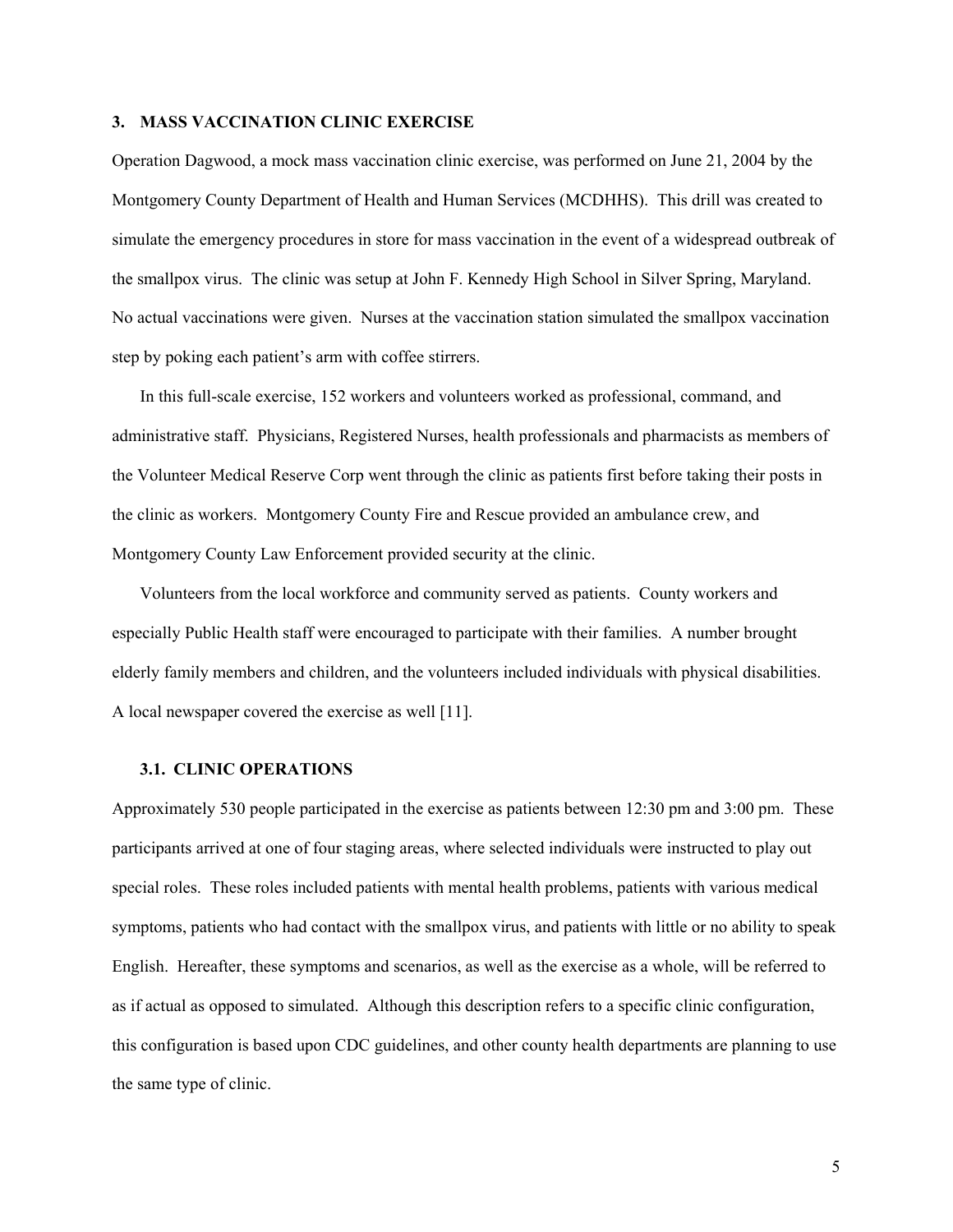After gathering at the staging areas, patients were transported on school buses to the clinic. Each bus held up to 50 patients. At the clinic, after receiving a timestamp sheet, each patient proceeded to the triage station, which was outside the clinic building. At this station three triage staff asked patients if they had any symptoms of smallpox (a rash or fever) or if they knew they had been in contact with the smallpox virus. Escorted by other staff, symptomatic patients went to a holding room to await medical consultation. Patients exposed to the smallpox virus went to a quarantine room to await medical consultation. After seeing a doctor, patients from these areas were sent to the hospital or sent to enter the clinic. See Figure 1.





The education station was a set of classrooms. At the beginning of the exercise, there were four classrooms showing the video in English, and one classroom showing a Spanish language version. During the exercise, clinic staff opened two additional classrooms (both showing the English language video). In each classroom, a group of patients watched an informational video about the smallpox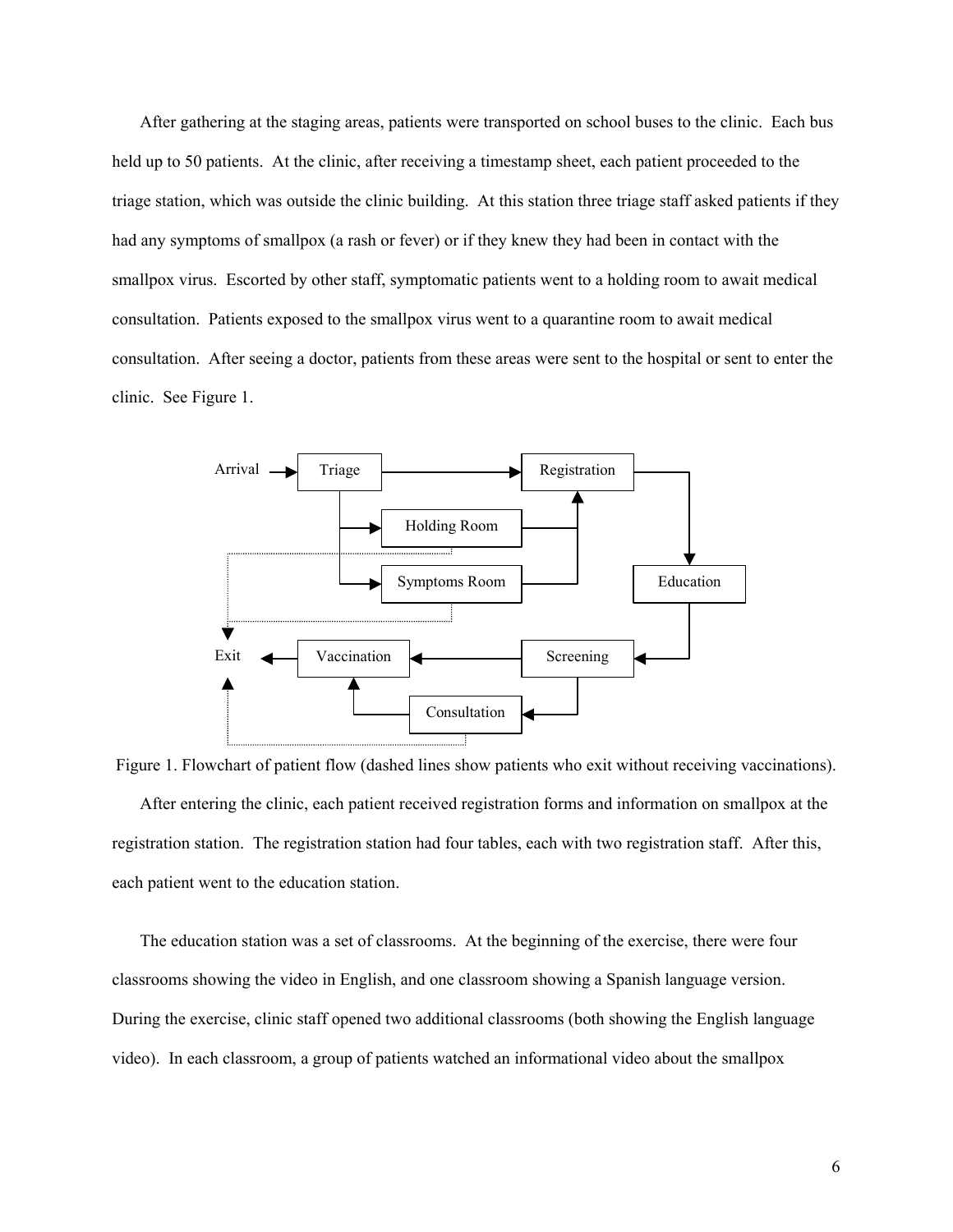vaccine and completed their registration forms. The education station staff managed the classrooms and checked the registration forms for completeness. After this, each patient walked to the screening station.



Figure 2. Photo of queue for screening

At the screening station, patients waited in a single line to see medical personnel. A staff person helped direct traffic at the head of the line, and the screening staff held up signs when they were ready for a new patient. The number of screening staff varied from 9 to 11 throughout the day. The screening staff checked each patient's registration form. Staff directed patients who had possible complications based on their medical history to visit the consultation station. The others signed a consent form and went directly to the vaccination station.

At the consultation station, each patient met with a doctor to discuss possible complications. The number of consultation staff was six. Some patients decided to skip the vaccination. These patients received an information sheet and then left the clinic. The others signed a consent form and joined the line for the vaccination station.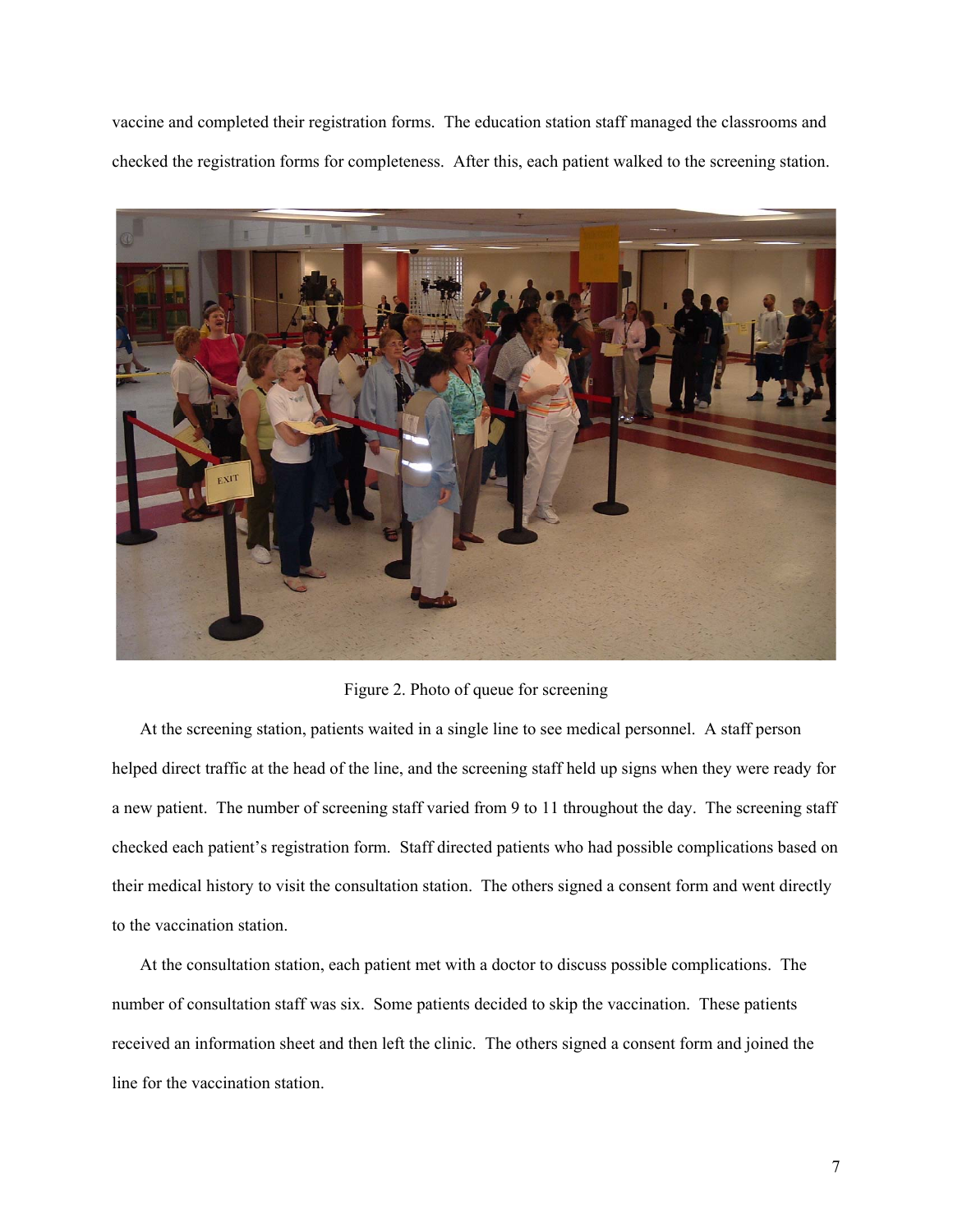At the vaccination station, patients waited in one line to see vaccination personnel. There were 14 stations with vaccination staff. Vaccination staff verified that the consent form was signed and witnessed and then vaccinated the patient in one arm. The patient and another staff member reviewed an information sheet about what to do after the vaccination, and then the patient left the clinic.

#### **3.2. DATA COLLECTION**

Researchers from the University of Maryland, along with student volunteers, conducted a time study to collect data on clinic performance during the exercise. As mentioned above, each patient received a time stamp form upon arriving at the clinic. This form was stamped with the time (hour and minute) of their arrival. While walking through the clinic from one station to the next, each patient passed by one of five additional time stamp tables, where the time stamp form was stamped again in a defined spot. The time stamp forms were collected at the last time stamp table. Stamping was done using electronic timers that printed not only the hour and minute but also a code that indicated which timer was used and counted the number of patients stamped with that timer. The six time stamp tables (each staffed by two students) were positioned throughout the clinic as follows:

- 1. Arrival (outside the clinic)
- 2. Registration (inside the clinic after triage and before registration)
- 3. Education (after registration and before education)
- 4. Screening (after education and before screening)
- 5. Vaccination (after screening and before vaccination)
- 6. Exit (inside the clinic after vaccination)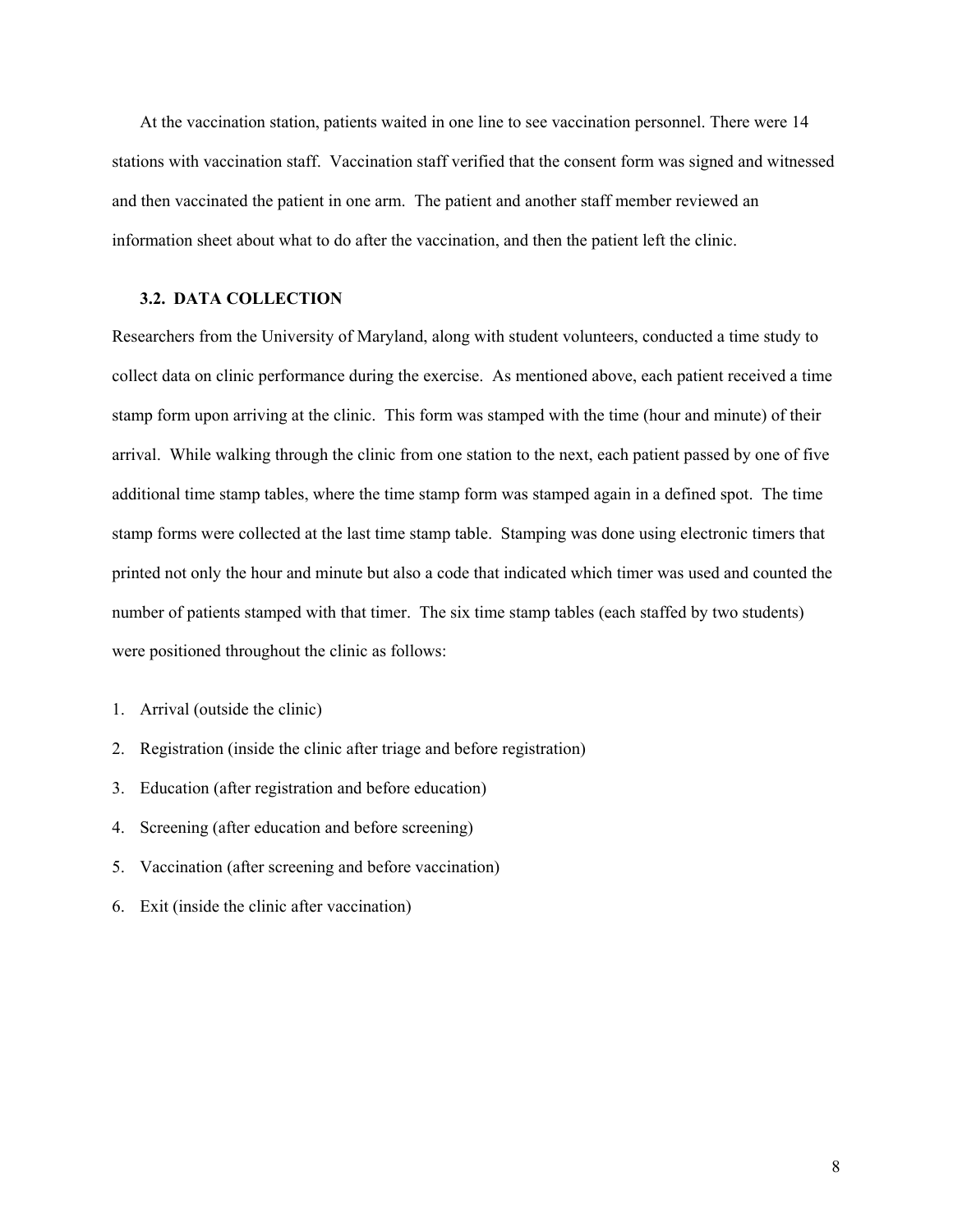

Figure 3. Photo of time stamp table

In addition, video cameras were used to record the processes at each station. These recordings were made with the clock displayed on tape. Two vaccination locations were filmed for the duration of the exercise. Another video camera recorded various aspects of the exercise, including triage, the holding rooms, registration, and consultation. The time study team also collected data on the bus arrivals, noting what time they arrived and how many patients were on each one. The average arrival rate was 213 patients per hour.

The distance between different stations was measured. A group of volunteers were timed while walking 100 feet to provide data on walking speeds.

MCDHHS also collected data that was useful to the time study, including the total number of patients vaccinated, the number infected with smallpox, and the number sent to the hospital for other reasons. MCDHHS data management volunteers collected this data every 30 minutes. This data was gathered by counting registration forms picked up from the various stations.

Although the time study was carefully planned, the data collected was not complete and may have included some inaccuracies due, in part, to the limited number of people, time, and equipment available to conduct the time study. Still, the data were sufficient for constructing a valid simulation model.

#### **4. DATA ANALYSIS**

The first step in data analysis was to enter the collected time stamp data into an electronic spreadsheet. This yielded data about how long each patient spent at each station and the total time in the clinic. A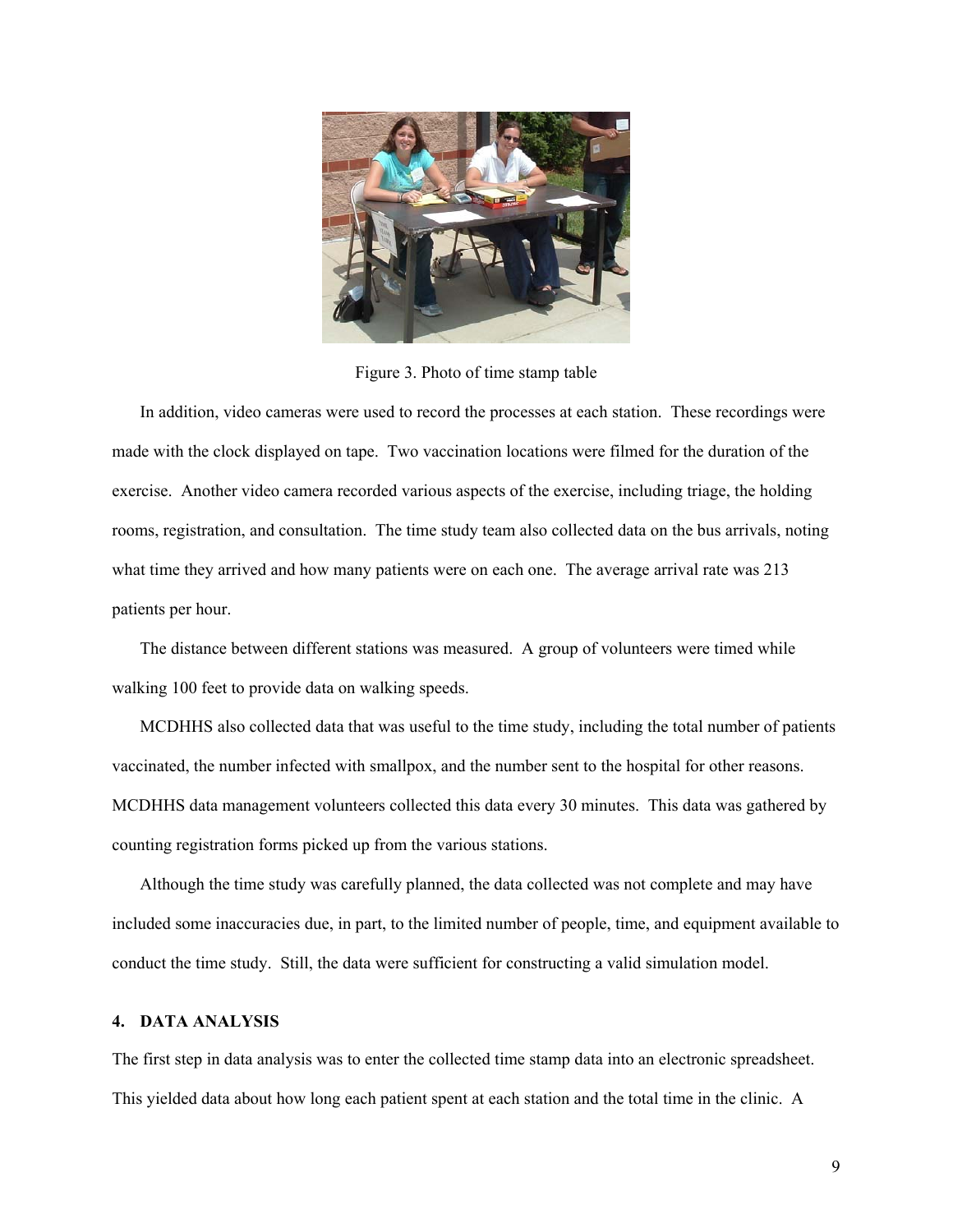researcher watched all of the videotape to determine the distribution of the processing time at each station except the education station. Data about the education station was gathered during the exercise itself. The walking speeds used in the simulation model are a triangular distribution based on information from the U.S. Manual on Uniform Traffic Control Devices, the Canadian Uniform Traffic Control Devices for Canada, and Coffin [12].

Searching the time stamp data for outliers provided estimates on the number of patients that went to the holding rooms and the number of patients that went to the consultation station. For instance, if most of the patients who arrived at the screening station around 1:00 pm then arrived at the vaccination station 10 minutes later, then those patients who arrived at the screening station at the same time but arrived at the vaccination station 30 minutes later must have spent time at consultation.

Table 1 lists the mean processing time determined from the data that was collected from the exercise. Note that some of these are significantly different from the processing times suggested in the CDC guidelines for large-scale smallpox vaccination clinics. A different set of processing times leads to a significant difference in the number of staff needed at each station.

| <b>Station</b>      | Measured<br>from exercise<br>(minutes) | Given in CDC<br>guidelines |
|---------------------|----------------------------------------|----------------------------|
| Triage              | 16 secs                                | 1 min                      |
| Registration        | 7 secs                                 | $0.5$ to 2 min             |
| <b>Education</b>    | 22 mins, 7 secs                        | $30 \text{ min}$           |
| <b>Screening</b>    | $1 \text{ min}$ , 43 secs              | 5 to 10 min                |
| <b>Consultation</b> | $3 \text{ mins}, 42 \text{ secs}$      | 5 to 15 min                |
| Vaccination         | $3 \text{ mins}$ , $36 \text{ secs}$   | $0.5$ to 2 min             |
| <b>Symptoms</b>     | $1.2 \text{ min}$                      | $10 \text{ min}$           |
| Contacts            | $3.8 \text{ min}$                      | $10 \text{ min}$           |

**Table 1. Processing time data.**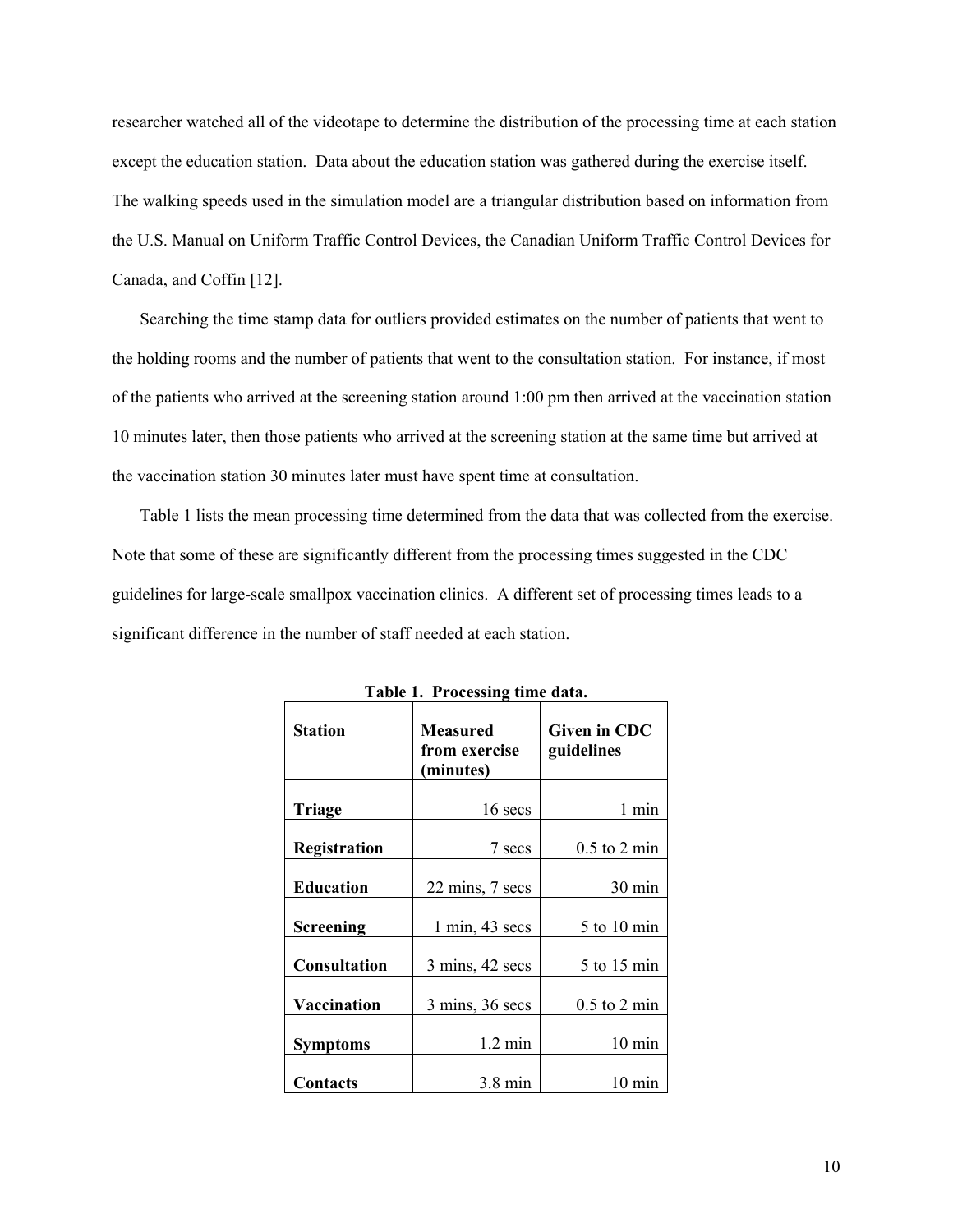## **5. SIMULATION MODEL**

The research team designed and built a discrete-event simulation model of the mass vaccination clinic using Rockwell Software's Arena® 5.00. The initial model was meant to simulate the exercise that occurred. Patient arrived in batches that corresponded to the actual bus arrivals. In the model, each patient was represented as an entity that progressed through different queues and processes. The model included animation for visualizing the movement of patients through the clinic. This is shown in Figure 4.



Figure 4. Clinic simulation model

In the simulation model, each patient's arrival to each station was noted and recorded. The processing times at each station were random variables, using gamma distributions that were the best fits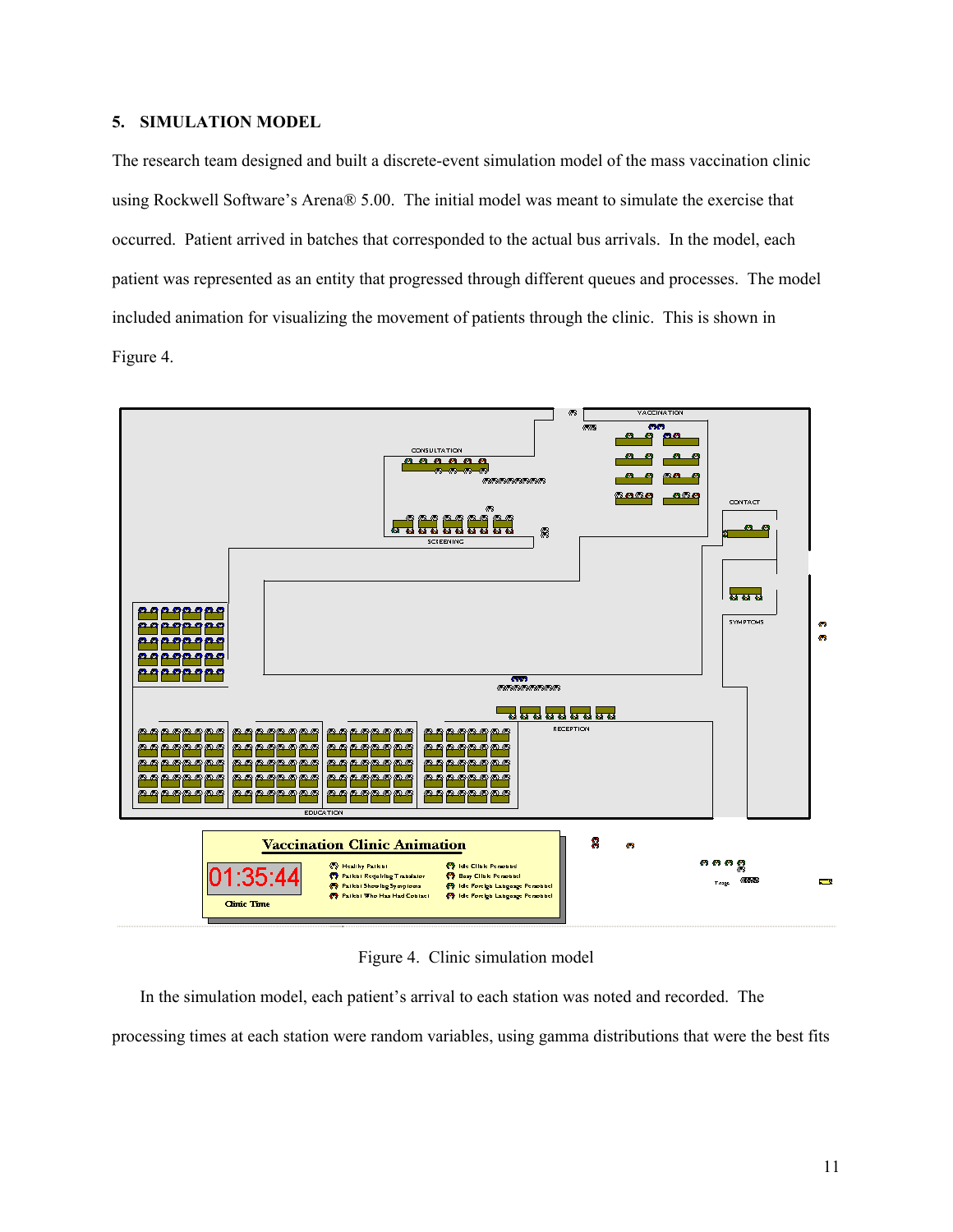as determined by the simulation software. Patients were randomly sent to the holding rooms or to consultation using probabilities that corresponded to the actual clinic (see Table 2).

In the simulation model, patients at the education station were batched into temporary class groups (30 in the baseline), each of which visited a classroom for the education process. After they finished, the class groups were separated into the original patients, who then moved to the screening station.

| From                 | To                   | Percentage |
|----------------------|----------------------|------------|
| Triage               | Registration         | 92.06      |
| Triage               | <b>Symptoms Room</b> | 4.77       |
| Triage               | <b>Holding Room</b>  | 3.17       |
| <b>Symptoms Room</b> | Registration         | 67.00      |
| <b>Symptoms Room</b> | Hospital             | 33.00      |
| <b>Holding Room</b>  | Registration         | 65.00      |
| <b>Holding Room</b>  | Hospital             | 35.00      |
| Screening            | Consultation         | 26.17      |
| Screening            | Vaccination          | 73.83      |
| Consultation         | Vaccination          | 94.07      |
| Consultation         | Exit                 | 5.93       |

**Table 2. Patient routing probability.** 

#### **6. MODEL VALIDATION**

For validation purposes, timestamp stations were simulated in the model to resemble as closely as possible those present in the exercise. The timestamp stations in the model were used to record minutes from the beginning of the simulation, which could then be compared with the timestamp data taken during the exercise. The timestamp operation in the model was instantaneous (in the exercise, the timestamp operations required only a few seconds.)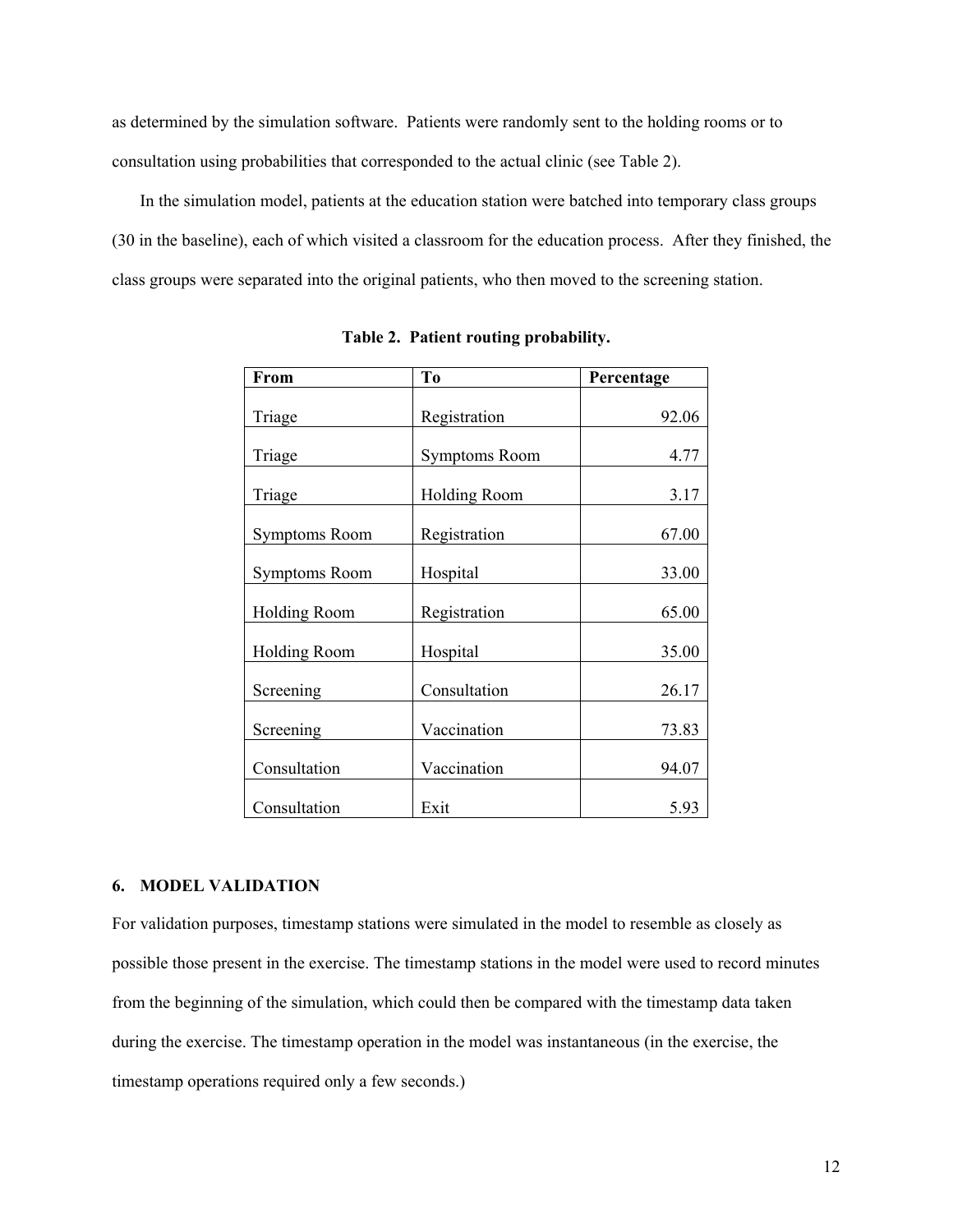Table 3 and Figure 5 show the average time that a patient spent at each station. The simulation results are given as confidence intervals on the mean time. These results show that the measured and simulated times are close.

| Table 3. Validation results. |                                        |                                                            |  |
|------------------------------|----------------------------------------|------------------------------------------------------------|--|
| <b>Station</b>               | Measured<br>from exercise<br>(minutes) | 95% confidence<br>interval from<br>simulation<br>(minutes) |  |
| Triage                       | 2.18                                   | 4.35, 4.75                                                 |  |
| Registration                 | 2.43                                   | 0.16, 0.17                                                 |  |
| <b>Education</b>             | 31.23                                  | 28.18, 29.65                                               |  |
| <b>Screening</b>             | 16.77                                  | 20.08, 22.48                                               |  |
| Vaccination                  | 8.87                                   | 8.98, 9.98                                                 |  |
| <b>Total in system</b>       | 60.02                                  | 62.27, 65.03                                               |  |



Figure 5. Flow time comparison for exercise and simulation.

There are various reasons why the results from the simulation model do not match more closely the clinic's performance from the actual exercise. In the exercise, patients may have spent extra time inside the clinic (in activities such as casual conversations or visiting the restrooms). Some congestion occurred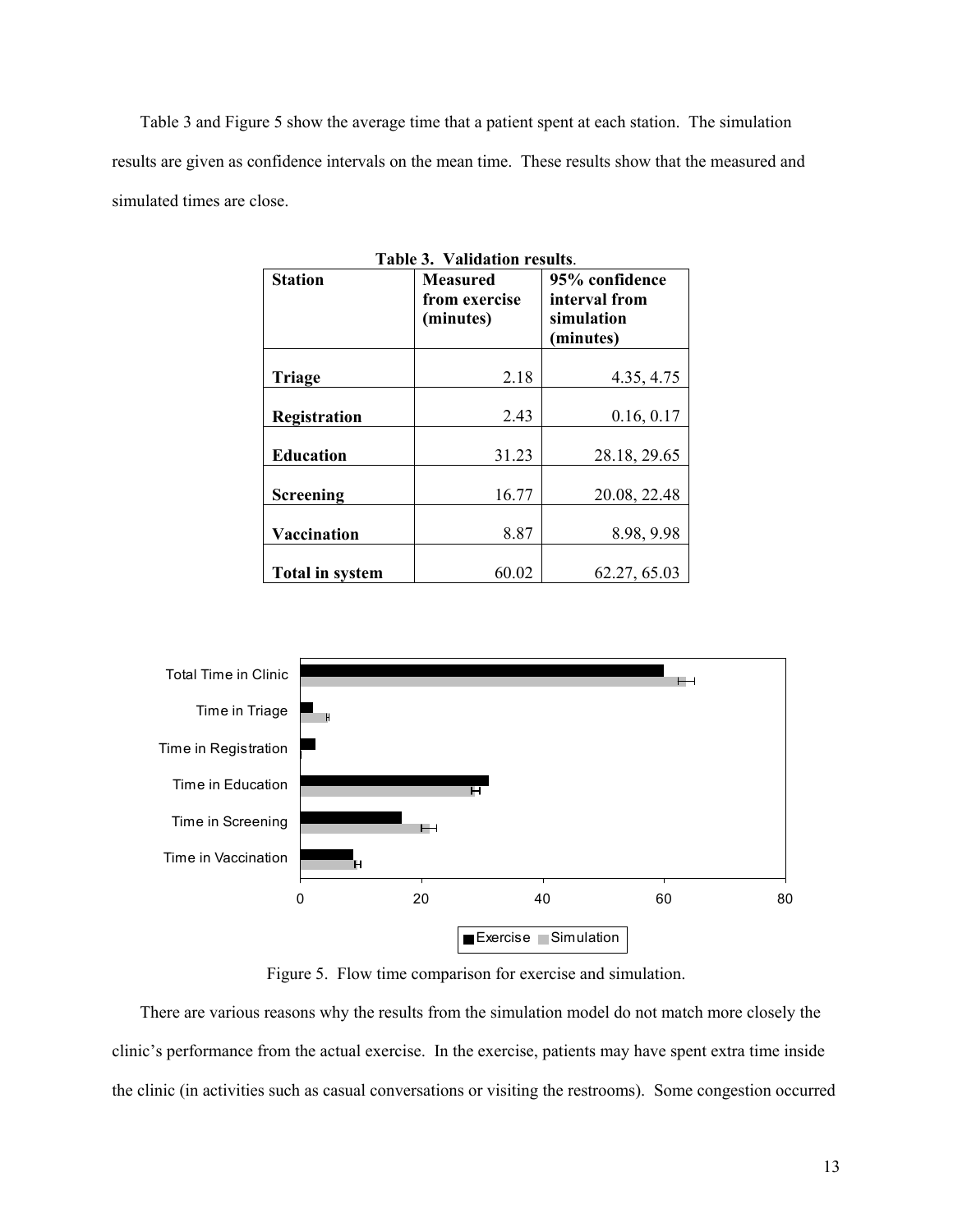at some timestamp tables. Patient walking speeds varied widely. The operation of some stations was not consistent.

#### **7. SIMULATION EXPERIMENTS**

The purpose of the simulation experiments was to evaluate how changes would affect the clinic performance. These experiments considered the performance of the clinic under the steady-state conditions that would occur in a large event, when the clinic would be operating for several days. Therefore, in these models, buses arrived randomly. The mean interarrival time was set to specify different patient arrival rates. The interarrival time distribution was varied.

The first step was to improve the capacity of the clinic by addressing a problem with the vaccination station. In the exercise, the average time to vaccinate a patient was 3 minutes, 36 seconds. However, this time included the time needed for the patient to walk from the head of the vaccination queue to the vaccination table. This wasted time can be eliminated by having the next patient wait in a spot next to the vaccination table. This reduces the average time to vaccinate a patient to 3 minutes, 16 seconds. With 16 vaccination staff, this change increases the clinic capacity from 267 patients per hour to 293 patients per hour.

For comparison purposes, a baseline clinic model was created. Table 4 specifies the number of staff at each station, based on the CDC guidelines. (For education, this is also the number of classrooms.) Each classroom held 30 patients. Each arriving bus brought 50 patients.

Table 4 also shows how the capacity of each station affects the clinic capacity. Because not all arriving patients go through all of the stations, the clinic capacity (patient arrivals per hour) is not simply the minimum station capacity. Each station places a constraint upon the clinic capacity by dividing the station capacity by the fraction of the patients that visit that station (on average). This fraction can be determined from the routing percentages given in Section 5. Based on this, the clinic capacity is 307 patients per hour. If the patient arrival rate were to exceed this, some stations in the clinic would not be able to serve all of the patients that arrive to that station, which would lead to unstable behavior.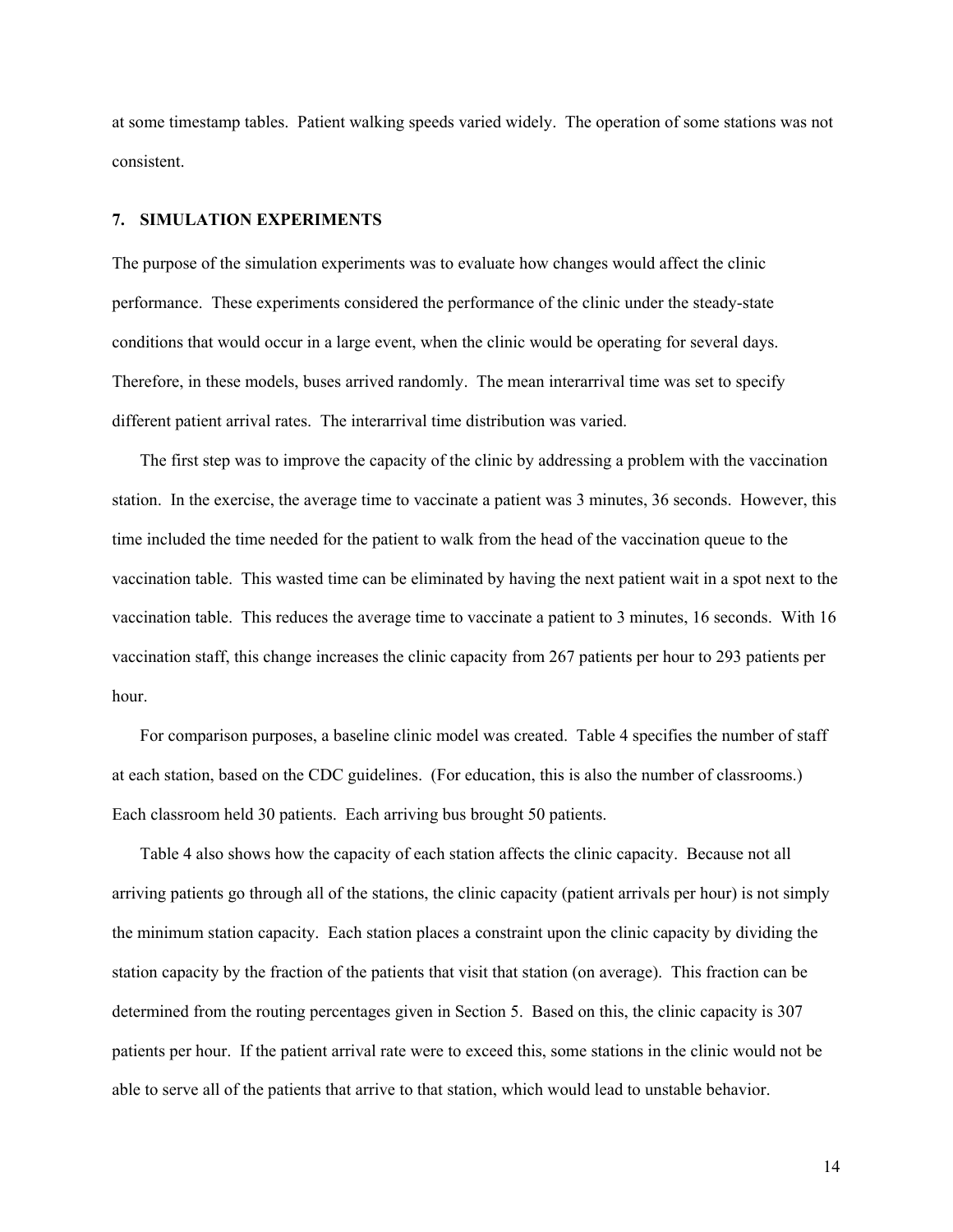| <b>Station</b> | <b>Number</b><br>of Staff | <b>Station Capacity</b><br>(patients per hour) | Percentage of<br><b>Patients Served</b> | <b>Constraint on</b><br><b>Clinic Capacity</b><br>(patients per hour) |
|----------------|---------------------------|------------------------------------------------|-----------------------------------------|-----------------------------------------------------------------------|
| Triage         | $\overline{2}$            | 463                                            | 100.0                                   | 463                                                                   |
| Registration   | 9                         | 4444                                           | 97.3                                    | 4567                                                                  |
| Education      | 8                         | 600                                            | 97.3                                    | 617                                                                   |
| Screening      | 16                        | 558                                            | 97.3                                    | 574                                                                   |
| Consultation   | 7                         | 111                                            | 25.5                                    | 437                                                                   |
| Vaccination    | 16                        | 294                                            | 95.8                                    | 307                                                                   |
| Symptoms       | 1                         | 49                                             | 4.8                                     | 1037                                                                  |
| Contact        |                           | 16                                             | 3.2                                     | 498                                                                   |

**Table 4. Baseline clinic staffing.** 

In addition to capacity, the other key clinic performance measure is the average total time in clinic.

This was evaluated at five different arrival rates, shown in Table 5.

| <b>Arrival Rate</b><br>(patients per hour) | Percent of<br><b>Clinic Capacity</b> |  |
|--------------------------------------------|--------------------------------------|--|
| 150                                        | 49                                   |  |
| 250                                        | 81                                   |  |
| 275                                        | 89                                   |  |
| 290                                        | 94                                   |  |
| 300                                        | YΣ                                   |  |

**Table 5. Patient Arrival Rates.** 

A critical parameter in the model was the distribution of bus interarrival times. Experiments were done to quantify the impact of arrival variability. We measure the variability by the squared coefficient of variation (SCV). Experiments were done with the following interarrival time distributions: exponential  $(SCV = 1)$ , gamma  $(SCV = 0.25)$ , and constant  $(SCV = 0)$ . Figure 6 shows the results. The top line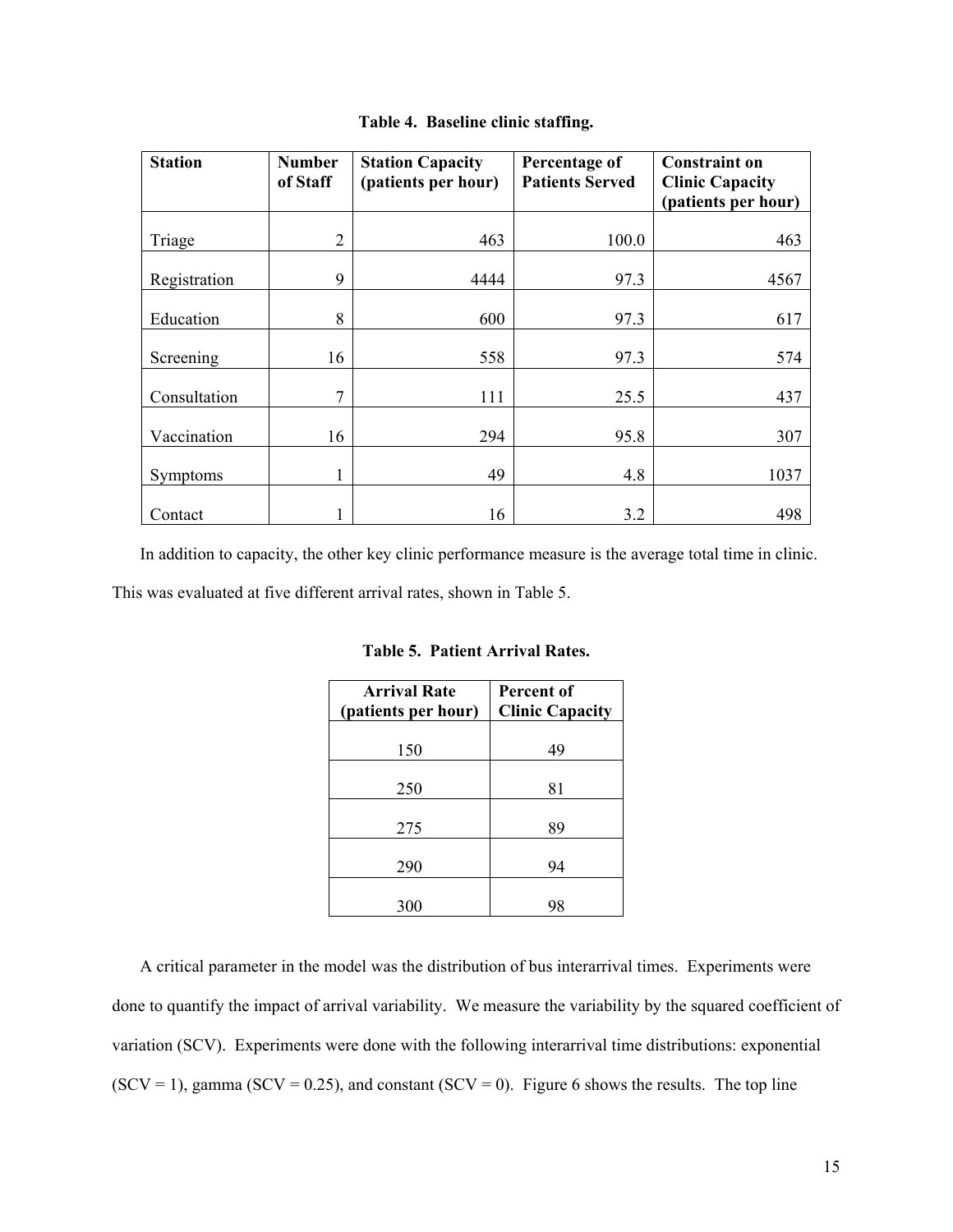corresponds to the exponential distribution, the middle line to the gamma distribution, and the bottom line to the constant interarrival times. This clearly shows that a key cause of congestion is the variability in the bus interarrival times.



Figure 6. Time in clinic versus arrival rate for different bus interarrival time distributions.

We also considered reducing batching (by changing the number of patients per classroom) and reducing the number of registration and screening staff. Batching at education is causes delays in the clinic. Reducing this batch size should reduce congestion, while increasing it should increase congestion. However, the simulation results showed that changing classroom size to 20 or 40 did not reduce time in clinic significantly at the highest arrival rates, as shown in Figure 7.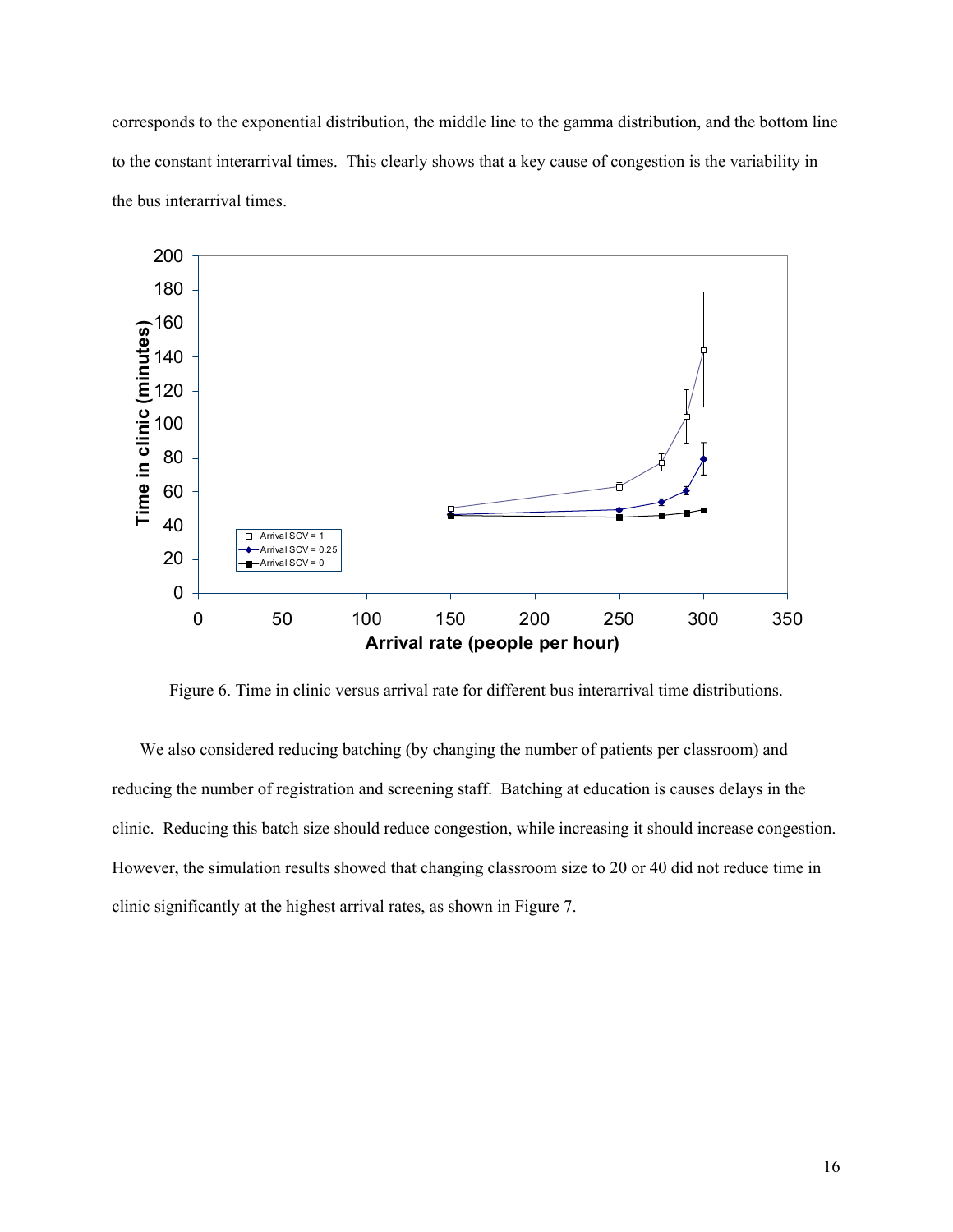

Figure 7. Time in clinic versus arrival rate for different classroom batch sizes.

In the baseline model, the utilization of the screening staff is at most 52%, and the utilization of the registration staff is at most 7%. This indicates that too many staff members are working at these stations. Reducing the number of staff at these stations should cause a slight increase in congestion. To evaluate the impact, a reduced staffing model was created. In this model, the screening station has only ten staff members (instead of 16), and the registration station has only one staff member (instead of 9). At the highest arrival rate, the utilization of the screening staff increased to 84%, and the utilization of the registration staff was 59%. The increase in time in clinic was not significant. At the highest arrival rate, the time in clinic was 80.4 minutes (with a 95% confidence interval half-width of 9.3 minutes). Thus, clinic staffing can be reduced by 14 staff members while maintaining the same clinic capacity and with practically no increase in congestion.

#### **8. SUMMARY AND CONCLUSIONS**

This paper discussed the use of discrete-event simulation models to evaluate mass vaccination clinic performance. Simulation models can measure the queues that occur during clinic operation and can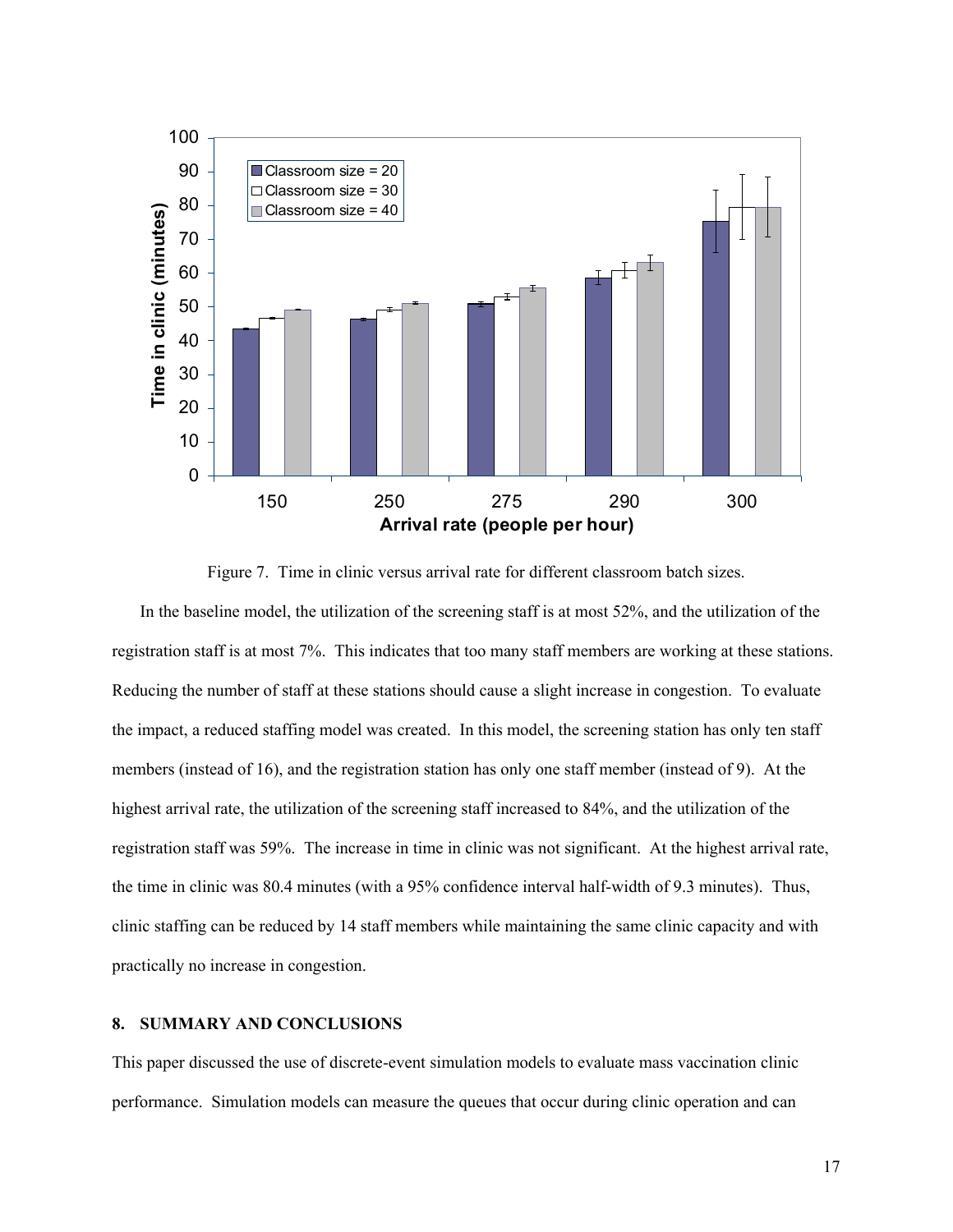determine the average time that patients spend in the clinic. This allows county health departments to plan operations that reduce the number of patients in the clinic, which avoids unnecessary congestion, crowding, and confusion. Simulation models also provide animation of the clinic operations to help planners visualize what would happen.

Congestion in mass dispensing and vaccination clinics is caused by variability, and there are multiple sources of variability. The experimental results presented here show that the arrival time variability has a more significant impact on clinic performance than the variability due to the number of patients in a classroom.

The simulation models created are based on a time study of a mass vaccination clinic exercise. This time study provides the county health departments with more data about the time needed to perform clinic activities and allows them to generate better estimates of the staffing required to meet a given throughput target. Further work is needed to acquire the best possible estimates of processing times (especially for those operations that require scarce resources such as nurses) and also to develop clinic designs whose performance is robust with respect to the actual processing time distributions.

Simulation provides the best estimates of queueing due to the batch processes and the general processing time distributions that characterize mass dispensing and vaccination clinics. Simulation studies such as the one described here are most appropriate as part of planning a county's response to an event, since conducting the study requires time to collect and analyze data, build and validate the model, and conduct experiments to evaluate alternatives.

The authors are conducting research to build adaptable simulation models of common clinic designs. These parametric models will eliminate the need to construct a new simulation model from scratch.

Finally, simulation models that comprise multiple dispensing and vaccination clinics, staging areas, and the transportation system used to move patients to and from clinics could be built using the clinic simulation models (or simplified versions of them).